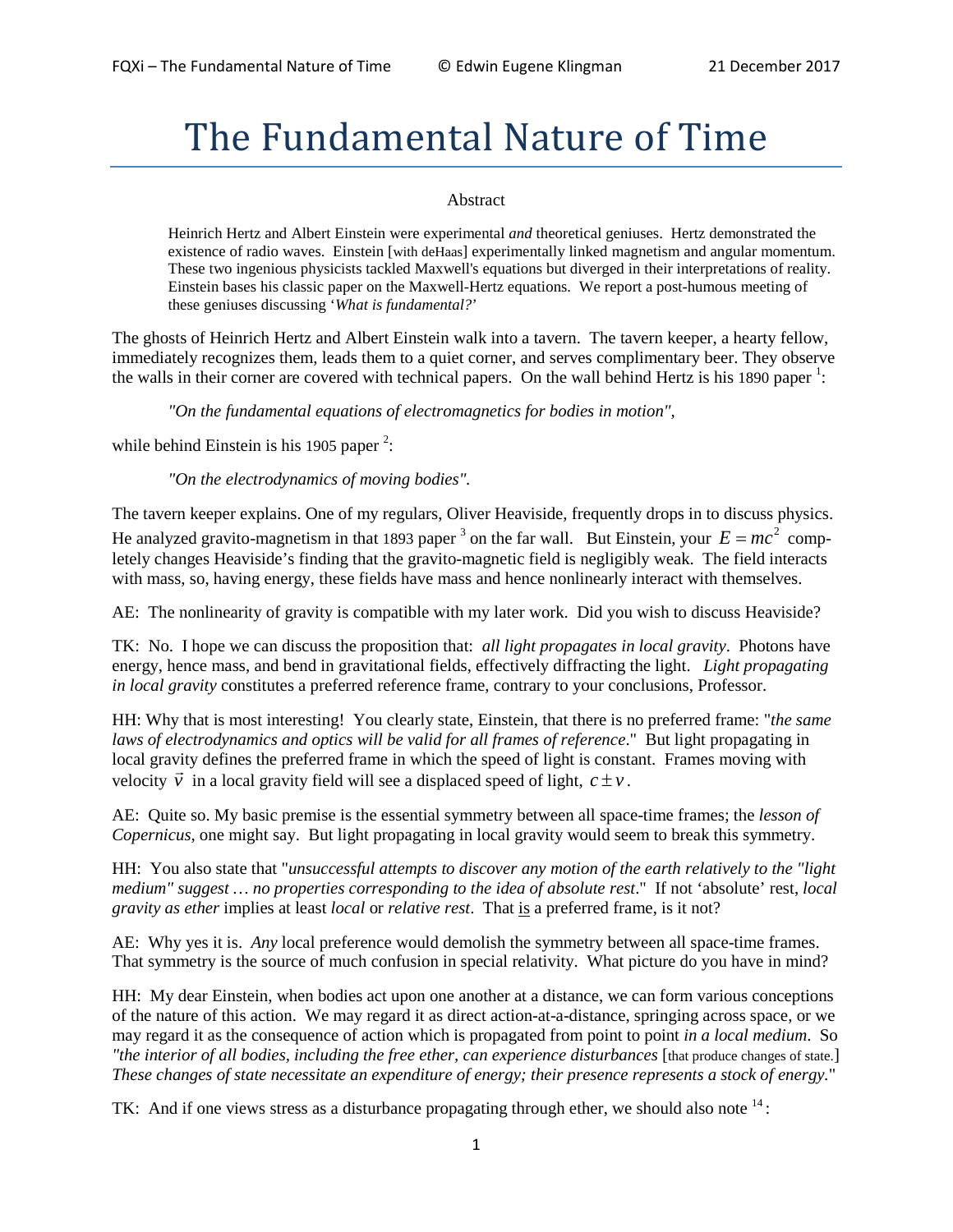*"At each point in a continuous media, whether it be solid or fluid, we need six numbers, each representing a component of force per unit area, to define the local stress completely."* 

This *is* consistent with Hertz's 3 electric 'forces'  $\vec{E} = (X, Y, Z)$  and 3 magnetic forces  $\vec{B} = (L, M, N)$ .

HH: True. In my paper, the energy density of the stressed ether is  $(\varepsilon \vec{E} \cdot \vec{E} + \mu \vec{B} \cdot \vec{B})/8\pi$ .

AE: But '*stressed ether'* seems to imply a velocity of ether flow relative to the earth's frame, not seen.

TK: Yes. But if local gravity *is* the medium of propagation, and the equipment is never moved from the lab, then the velocity of the lab frame with respect to this local ether is always  $\vec{v} = 0$ , compatible with all results! So they did not *disprove* local ether; only that a universal isotropic homogeneous ether is invalid. For this reason we perceive the Heaviside-Hertz *electro***-** and *gravito-magnetic* equations to be:

$$
\vec{\nabla} \cdot \vec{B} = 0 \quad (\vec{B} = \vec{\nabla} \times \vec{A}) \qquad \vec{\nabla} \cdot \vec{C} = 0 \quad (\vec{C} = \vec{\nabla} \times \vec{v})
$$
\n
$$
\vec{\nabla} \times \vec{B} = \mu_0 \rho_q \vec{v} + \frac{1}{c} \left( \frac{\partial \vec{E}}{\partial t} + \vec{v} \cdot \vec{\nabla} \vec{E} \right) \qquad \vec{\nabla} \times \vec{C} = -\frac{4\pi g}{c^2} \rho_m \vec{v} + \frac{1}{c^2} \left( \frac{\partial \vec{G}}{\partial t} + \vec{v} \cdot \vec{\nabla} \vec{G} \right)
$$
\n
$$
\vec{\nabla} \cdot \vec{E} = \rho_q / \varepsilon_0 \qquad \qquad \vec{\nabla} \cdot \vec{G} = -4\pi g \rho_m \qquad (1)
$$
\n
$$
\vec{\nabla} \times \vec{E} = -\left( \frac{\partial}{\partial t} + \vec{v} \cdot \vec{\nabla} \right) \vec{B} \qquad \qquad \vec{\nabla} \times \vec{G} = -\left( \frac{\partial}{\partial t} + \vec{v} \cdot \vec{\nabla} \right) \vec{C}
$$

The formal correspondence<sup>5</sup> between these equations allows substitution of mass for charge, and of Newton's gravitational constant *g* for  $\varepsilon_0$  and  $\mu_0$  in Maxwell's relation  $c = 1/\sqrt{\varepsilon_0 \mu_0}$  yielding:

$$
c = \frac{1}{\sqrt{\varepsilon_0 \mu_0}} \implies \left[ \varepsilon(g) \mu(g) \right]^{-1/2} = \left[ \left( \frac{-1}{4\pi g} \right)_\varepsilon \left( \frac{-4\pi g}{c^2} \right)_\mu \right]^{-1/2} = \left( c^{-2} \right)^{-1/2} = c \quad (2)
$$

This might appear a tautology, but  $\vec{E}, \vec{B}, \vec{G}, \vec{C}$  fields are *real* phenomena and  $\varepsilon_0$ ,  $\mu_0$ , and *g* are *real* physical parameters. If mass density  $\rho_m$  is exchanged for charge density  $\rho_q$ , and field correspondences applied, we find complete equivalence of these formal field equations, so deriving the speed of light from the gravito-magnetic equivalent of  $c = 1/\sqrt{\varepsilon_0 \mu_0}$  *is* significant. Only months ago colliding neutron stars <sup>6</sup> were seen, *in both light and gravity waves*, showing that gravity *and* light propagate at *c* so  $g = f(\varepsilon \mu)$ .

### *"Einstein's axioms logically eliminated the ether concept in physics."* <sup>7</sup>

If light propagates in gravity, the ether concept has not been eliminated from physics, conflicting with axioms that claim to eliminate the ether. Physicists can project mathematical structure onto reality and can come to believe that the corresponding physical structure is reality, as summarized  $<sup>7</sup>$  by Rindler:</sup>

#### *"Each inertial frame now has the properties with which the ether frame had been credited."*

The hypothesis of the constant speed of light 'tied to' each inertial frame is non-intuitive, yet supports the conception of multiple inertial coordinate frames as *real* space-time entities. But as Maudlin <sup>8</sup> observes:

*"…even if we can describe a mathematical structure that everywhere looks locally like a possible spacetime structure, it does not follow that the whole object corresponds to a physical possibility*."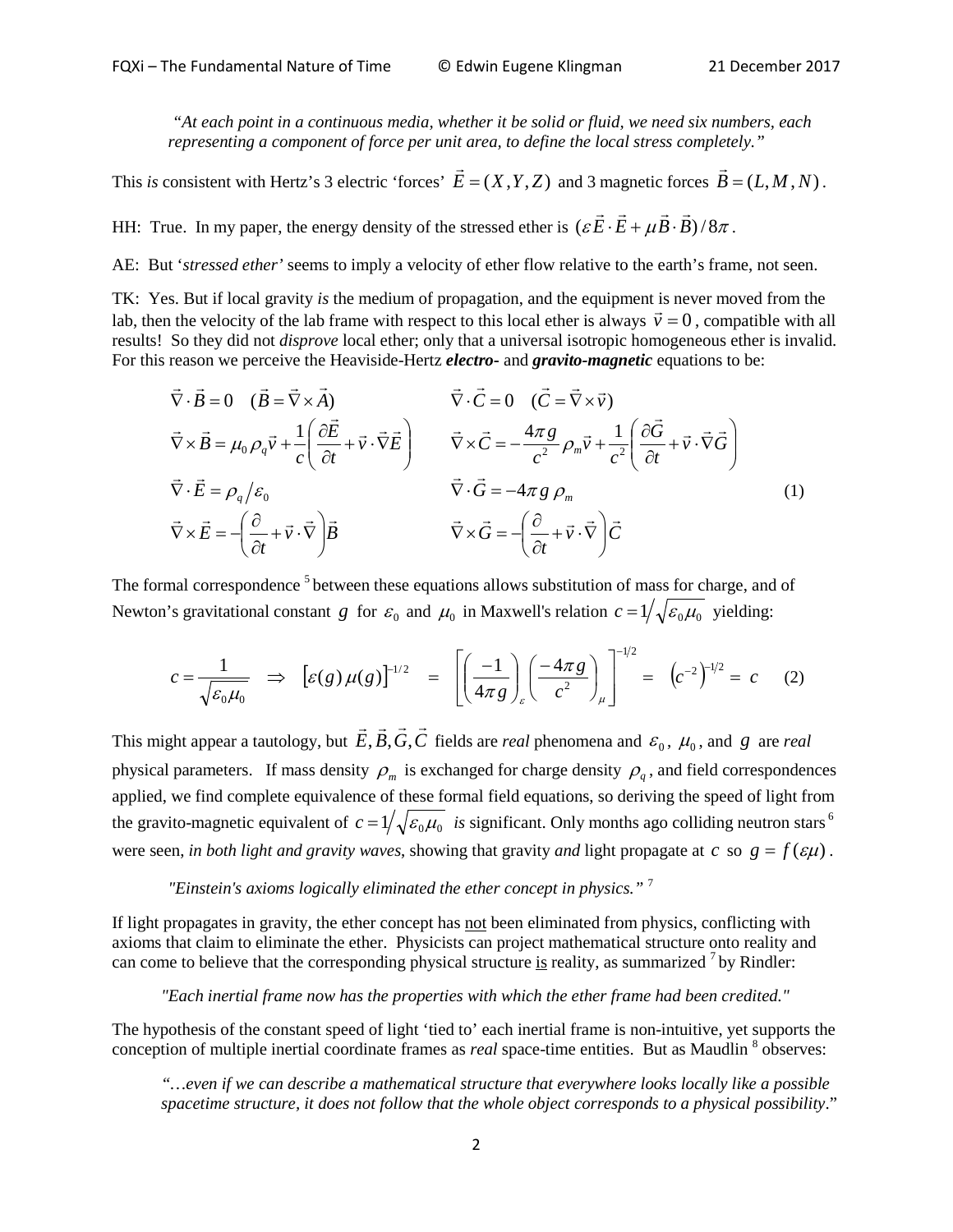HH: Yes, and Einstein, I would question your treatment of Lorentz invariance — dependent upon a step you have never justified – the creation of multiple 'real worlds' that you effect by adding a 4D-coordinate system to objects moving in the *unprimed* 4D-coordinate system of the real world. As Rindler notes:

*"An inertial frame is one in which spatial relations, as determined by rigid scales at rest in the frame, are Euclidian and in which there exists a universal time … [such that Newton's laws of inertia hold.]"* 

Yet there is no direct proof of the existence of multiple 'universal times', each attached to a moving object or object at rest. You state that the Maxwell-Hertz equations hold in the moving frame and the rest frame for time dimension  $\tau$  and  $t$  respectively and that all permutations *must express exactly the same thing*:

$$
\frac{1}{c}\frac{\partial E_x}{\partial t} = \frac{\partial B_y}{\partial z} - \frac{\partial B_z}{\partial y} \iff \frac{1}{c}\frac{\partial E_x'}{\partial \tau} = \frac{\partial B_y'}{\partial \eta} - \frac{\partial B_z'}{\partial \xi}
$$
(3)

but there is no proof that  $\partial E'_r/\partial \tau$  even has physical meaning. The  $\tau$  is a time dimension that you only *postulate* to exist. If it does not physically exist, then this relation is a mathematical equivalence only!

AE: Oh, but my dear fellow, you ignore the numerous proofs of time dilation!

TK: But recall that Voigt in 1887 predicted the Michelson Morley null results without prior knowledge of the experiment… he set himself the project of finding the Doppler effect that would make a wave solution to *Maxwell's equations have the same form for both a stationary observer as for a moving observer*, just as you have done above. His was based on elastic waves in the ether  $^{25}$ , yours on two 'universal times'.

HH: And I shall be happy to return to time dilation Prof Einstein, but your paper says that one need not "*assign a velocity-vector to a point of empty space in which electromagnetic processes take place*", contradicting my assumption that "*at every point a single definite velocity can be assigned to the medium which fills space*." Your theory is based on my Maxwell-Hertz equations:

$$
\frac{1}{c}\frac{\partial E_x}{\partial t} = \frac{\partial B_z}{\partial y} - \frac{\partial B_y}{\partial z} \quad \text{and} \quad \frac{1}{c}\frac{\partial B_x}{\partial t} = \frac{\partial E_z}{\partial y} - \frac{\partial E_y}{\partial z} \quad \text{and permutations,} \tag{4}
$$

but these equations are from my *first* paper developing the theory of electromagnetics for *bodies at rest*.

AE: Why, that is true! Which equations would you prefer that I use, Professor Hertz?

HH: Why my dear fellow, I would prefer that you use equations  $^{24}$  from my paper  $^1$  on *bodies in motion*:

$$
\frac{1}{c} \left[ \frac{d\vec{B}}{dt} + (\vec{v} \cdot \vec{\nabla}) \vec{B} \right] = -\vec{\nabla} \times \vec{E} \quad \text{and} \quad \frac{1}{c} \left[ \frac{d\vec{E}}{dt} + (\vec{v} \cdot \vec{\nabla}) \vec{E} \right] = -\vec{\nabla} \times \vec{B} + \frac{4\pi}{c} \rho \vec{v} \,. \tag{5}
$$

AE: Well I ignored those equations because I interpreted velocity  $\vec{v}$  to be the velocity of the ether flow relative to the inertial frame. However the truly crucial point is that Maxwell's equations are *not* invariant under Galilean transformation, and therefore require the Lorentz transform that I derive herein.

HH: Oh but that point is mistaken! Maxwell-Hertz equations are invariant under Galilean transformation;

from 
$$
\vec{r}' = \vec{r} - \vec{v}t
$$
 and  $t' = t$  we find:  $\vec{\nabla}' = \vec{\nabla}$ ,  $\frac{\partial}{\partial t'} = \frac{\partial}{\partial t} + \vec{v} \cdot \vec{\nabla}$  (6)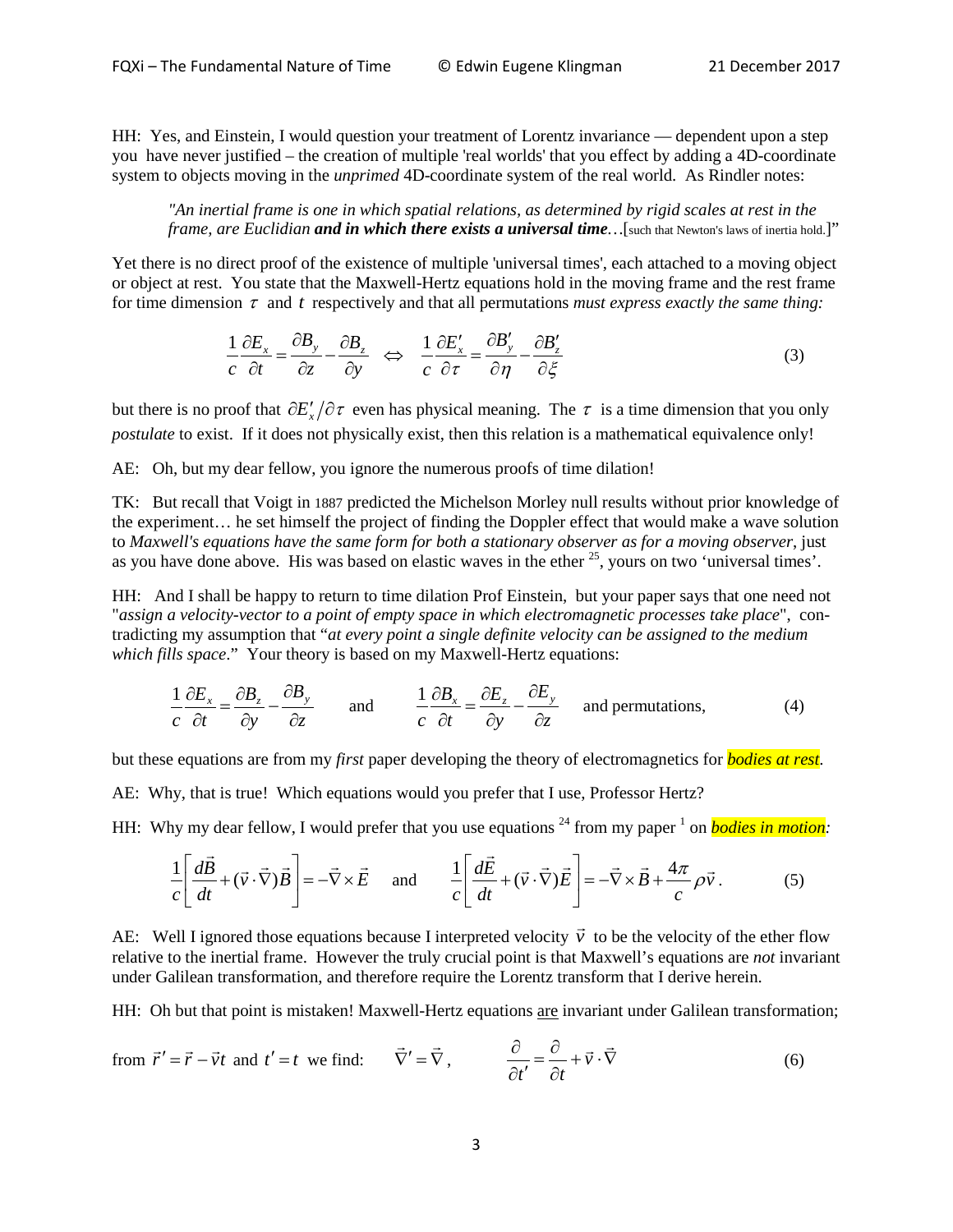(7)

The total time derivative is  $\frac{a}{1} = \frac{b}{2} + \vec{v}_e \cdot \nabla$ ∂  $\frac{d}{dt} = \frac{\partial}{\partial t} + \vec{v}_e \cdot \vec{\nabla}$  $\frac{d}{dt} = \frac{\partial}{\partial t} + \vec{v}_e \cdot \vec{\nabla}$  so applying Galilean law  $\vec{v}'_e = \vec{v}_e - \vec{v}$  where  $\vec{v}_e$  is *ether* 

*velocity* measured in the unprimed (rest) frame,  $\vec{v}'_e$  is the same measured in the primed frame, and  $\vec{v}$  is the (constant) velocity of the primed relative to the unprimed ( $v = 0$ ) frame, we find <sup>9</sup>

$$
\left(\frac{d}{dt}\right)' = \left(\frac{\partial}{\partial t} + \vec{v}_e \cdot \vec{\nabla}\right)' = \frac{\partial}{\partial t'} + \vec{v}'_e \cdot \vec{\nabla}' = \left(\frac{\partial}{\partial t} + \vec{v} \cdot \vec{\nabla}\right) + (\vec{v}_e - \vec{v}) \cdot \vec{\nabla} = \frac{\partial}{\partial t} + \vec{v}_e \cdot \vec{\nabla} = \frac{d}{dt}
$$

which verifies the first-order Galilean invariance of *dt*  $\frac{d}{dx}$ . QED

AE: My dear Prof. Hertz, I never realized that your equations of electrodynamics *are* Galilean invariant. AE:  $\overline{My}$  dear Prof. Hertz, I hever realized that your equations of electrodynal.<br>I simply *assumed* that velocity  $\overrightarrow{v}$  was identically zero due to the lack of ether.

HH: Well, it is not. But might I ask, dear Sir, just how you came to invoke multiple time dimensions? I conjecture that, in pondering Michelson-Morley(MM)-experiments, you viewed their lab frame at various times in solar orbit, and formalized these as an array of 4D-frames, *each with its own space and time coordinates* and laws of inertia, and each with the speed of light apparently attached to the frame.

AE: Why yes, that approximates my thinking.

TK: Mr. Heaviside suggested you viewed the universe as the sum of these frames, as seen on his napkin:



The MM experiment was performed at different places and times in the Earth's orbit. Einstein viewed this as an array of inertial frames [i], each with a 4D coordinate system attached to the laboratory, specifying a 3D space r[i] and 1D time t[i]. But Earth exists in and travels through *one* time dimension, not *one per location!*

Heaviside pointed out that the classical conception of universal time has the earth moving through *one* time and three space dimensions. The mere fact that clocks or seasons 'tell time' along this dimension does not argue for multiple time dimensions, yet that is exactly what you postulated Professor Einstein. Of course when you create these multiple time dimensions, you fracture the classical understanding of *universal time as universal simultaneity* and you then proclaim "*the relativity of simultaneity*".

AE: My word! I hope we can discuss time dilation soon.

HH: We can. But your time dilation and length contraction results are derived, as you say<sup>2</sup>, "*with the help of certain imaginary physical experiments*". Yet, after more than a century <sup>10</sup>, *no physical proof exists of length contraction*. And with respect to your popular railway gedanken experiments you state <sup>11</sup>

*"The laws of transmission of light in vacuo must be the same for the railway car as referencebody as when the rails are the body of reference."*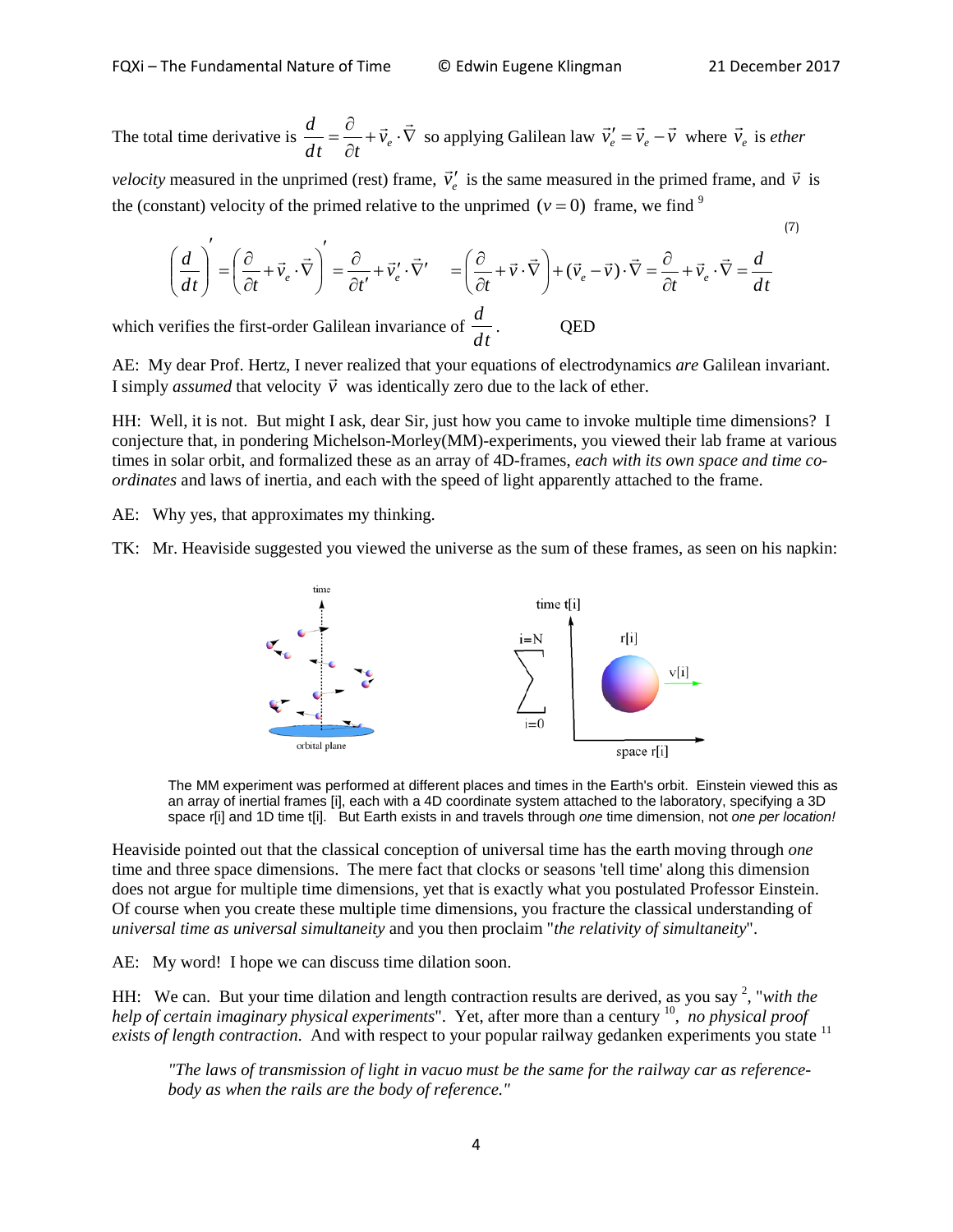Surely from the perspective of *'local gravity as preferred frame'* this is a false statement. Else the railway car must need to generate a local gravitational field greater than the earth's field associated with *the rails*.

AE: Oh, yes! If the hypothesis of gravity as local medium of propagation is correct, then my statement is assuredly incorrect. Let us now discuss time dilation, as my theory possesses much experimental support.

HH: Of course. But may I take a moment to contrast my paper [*on which you base yours*] with your own?

AE: Yes, please do.

HH: I view the reality of fields as energy **in** moving bodies, including the ether, while your description is **between** bodies in relative motion. Specifically, I view Faraday's *lines of force* as being conveyed by the

ether, consistent with the "convective derivative". The *lines of force* simply represent a symbol for the special conditions of matter, that is, *local stresses in the ether* (which flow with the ether.) This conflicts with your principle that the speed of light is constant in all frames regardless of the speed of the emitter. At right, local ether is represented by *one* frame con-



taining *both* physical entities, including simply disturbances in the ether. The entity at the origin is at rest with respect to local gravity, while the entity at upper right is moving with respect to local gravity.

In an ether-free perspective, you, of necessity, attribute the physical properties of the ether to *each* inertial frame, two of which are shown here. Your astonishing contention that *each frame possesses its own time* 

*dimension* and physical laws essentially creates a *real world* each time you define a new inertial frame. This exemplifies the problem of identifying a mathematical projection as real physical structure, yielding the paradoxes and contradictions associated with special relativity theory, for instance…

*'Your clock runs more slowly than mine, while my clock runs more slowly than yours.'*

And yet your proposed length contraction has never been experimentally seen  $10$  or known to happen.

AE: Perhaps, but time dilation is experimentally proved. For example, consider the muon.

HH: I shall consider the muon in a moment. But your gedanken experiments always postulate two time dimensions, and draw conclusions about the behavior of clocks, assuming *perfect* clocks and defining a method of synchronization, leading to the *relativity of simultaneity* and to *time dilation*.

AE: Quite true. But my dear Professor, how else can one treat these issues?

HH: One can replace *space-time symmetry*, based on your assumption of multiple real worlds, each possessing its own *v*  $\vec{v}$  -dependent time dimension, with **one** real energy-based world of kinetic energy  $\sim v^2$ (and gravitational energy  $\sim mGz$ ). My theory of electrodynamics <sup>1</sup> for bodies in motion is *energy-based*:

*" … in every self-contained electromagnetic system the amount of energy in question is balanced by the mechanical work which is done by the electric and magnetic ponderomotive forces of the system during the element of time under consideration."* 

Since *clocks* represent mechanical work, defining them as "perfect" is a vast oversimplification. Should one radically alter the nature of time and space, as you have done, on the basis of such oversimplification?

AE: I await your elucidation of a better approach.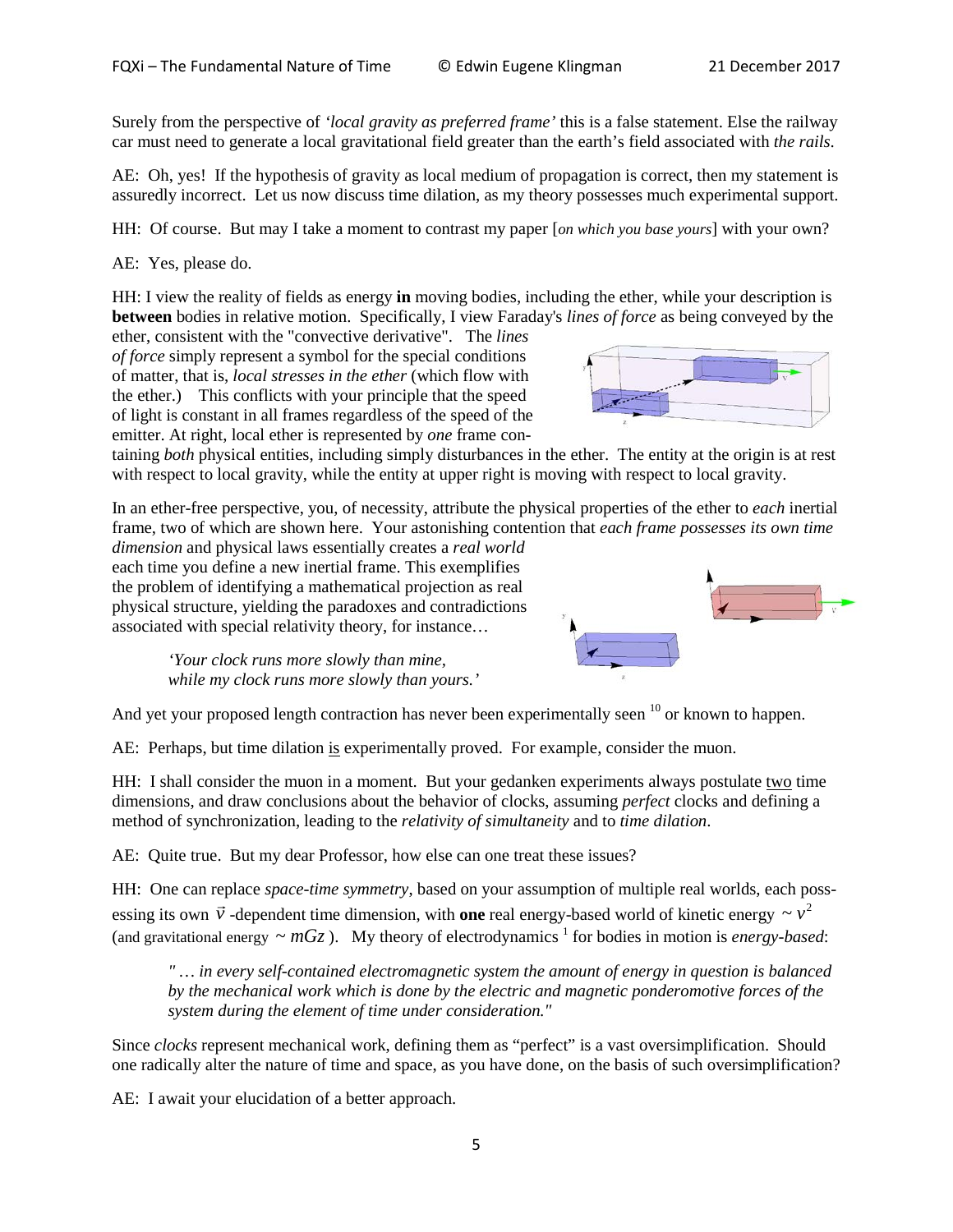TK: Well, the phase  $\vec{k} \cdot \vec{r} - \omega t$  of the wave  $\psi = \sin(\vec{k} \cdot \vec{r} - \omega t)$  involves a product of the space and time coordinates  $\vec{r}$  and *t* times the wave parameters, the propagation constant  $\vec{k}$  and the frequency  $\omega$ . We  $\overline{a}$ coordinates *r* and *t* times the wave parameters, the propagation constant *k* and the requency  $\omega$ . We can mathematically transform the phase by transforming the space and time  $\vec{r}$  and *t* or by transforming the propagation constant *k*  $\frac{0}{1}$ and frequency  $\omega$ . Voigt <sup>25</sup> inappropriately chose to represent the Doppler effect as a transformation in the *space and time coordinates* for a stationary observer to those for moving observer, leading to the naïve assumption that *space and time* themselves could somehow change in the moving system, and resulting in 'length contraction' and 'time dilation'. Lorentz later extended this. However the Doppler effect is concerned solely with *wave properties*: the propagation constant *k* , and

the angular frequency  $\omega$ , the phase velocity  $\nu$  and the velocity of energy propagation  $c$  so the transformation should have been in terms of frequency  $\omega$  and 'momentum'  $k$ . That is, in terms of energy.

Also consider that classical Poisson brackets provide that, for function  $F$ , the time derivative is given by  $dF/dt = {F, H}$  with momentum time derivative  $dp_k/dt = {p_k, H}$ . The Hamiltonian, *H*, or energy function, corresponds to change with time, formalized in quantum mechanics as the *energy operator:*

$$
\hat{H} \sim \frac{d}{dt}
$$
 with momentum operator:  $\hat{p} \sim \vec{\nabla}$ . (8)

Emmy Noether's fundamental theorem related conserved quantities in physics to symmetries of the laws of nature: space translation symmetry yields conservation of momentum; rotation symmetry yields conservation of angular momentum; and *time translation symmetry yields conservation of energy*. In most physically relevant cases, the Hamiltonian is the total energy. When expressed as operators on appropriate functions  $F \to \psi$  we obtain the basis of quantum mechanics, Schrödinger's equation:

$$
i\hbar \frac{d\psi}{dt} = \hat{H}\psi
$$
\n(9)

All of this implies that the difference in *rest frame energy* and the *energy of mass moving* with velocity *v*  $\overline{a}$ is linked to *change with respect to time:*  $d/dt$ *.* 

AE: Yes, as in my photo-electron paper:  $E = h v$ ,  $v = \text{frequency} = \text{cycles/sec} \sim \frac{d(\text{cycles})}{dt}$ .

TK: Of course change in frequency with gravitational energy was demonstrated by Pound and Rebka and is proved every day in the *global positioning system* (GPS). As we have seen above, the Maxwell-Hertz equations (5) for moving bodies use the total time derivative including the convective derivative. In fact, Noether's theorem for time translation uses Lagrangian  $L = T - V$  [*T* = kinetic, *V* = potential-energy]:

$$
\frac{dL}{dt} = \frac{\partial L}{\partial t} + \sum_{\alpha} \left[ \frac{\partial L}{\partial q_{\alpha}} \dot{q}_{\alpha} + \frac{\partial L}{\partial \dot{q}_{\alpha}} \ddot{q}_{\alpha} \right]
$$
(10)

If the generalized coordinate  $q_{\alpha} = x_{\alpha}$  and  $\ddot{q}_{\alpha} = 0$  then  $\sum_{\alpha} \dot{x}_{\alpha} = \vec{v}$  $\vec{v}$  and  $\sum_{n=1}^{\infty}$  =  $\nabla$  $\sum_{\alpha} \frac{\partial}{\partial x_{\alpha}} = \vec{\nabla}$ , such that Noether's theorem yields the operator expression:

 $\vec{v} \cdot \nabla \mid L$ *dt*  $\partial t$ *d*  $\left[ \frac{d}{dt} = \frac{\partial}{\partial t} + \vec{v} \cdot \vec{\nabla} \right]$  $\frac{d}{dt} = \frac{\partial}{\partial t} + \vec{v} \cdot \vec{\nabla}$ ∂ <sup>∂</sup> <sup>=</sup> *this is the definition of the convective derivative!* (11)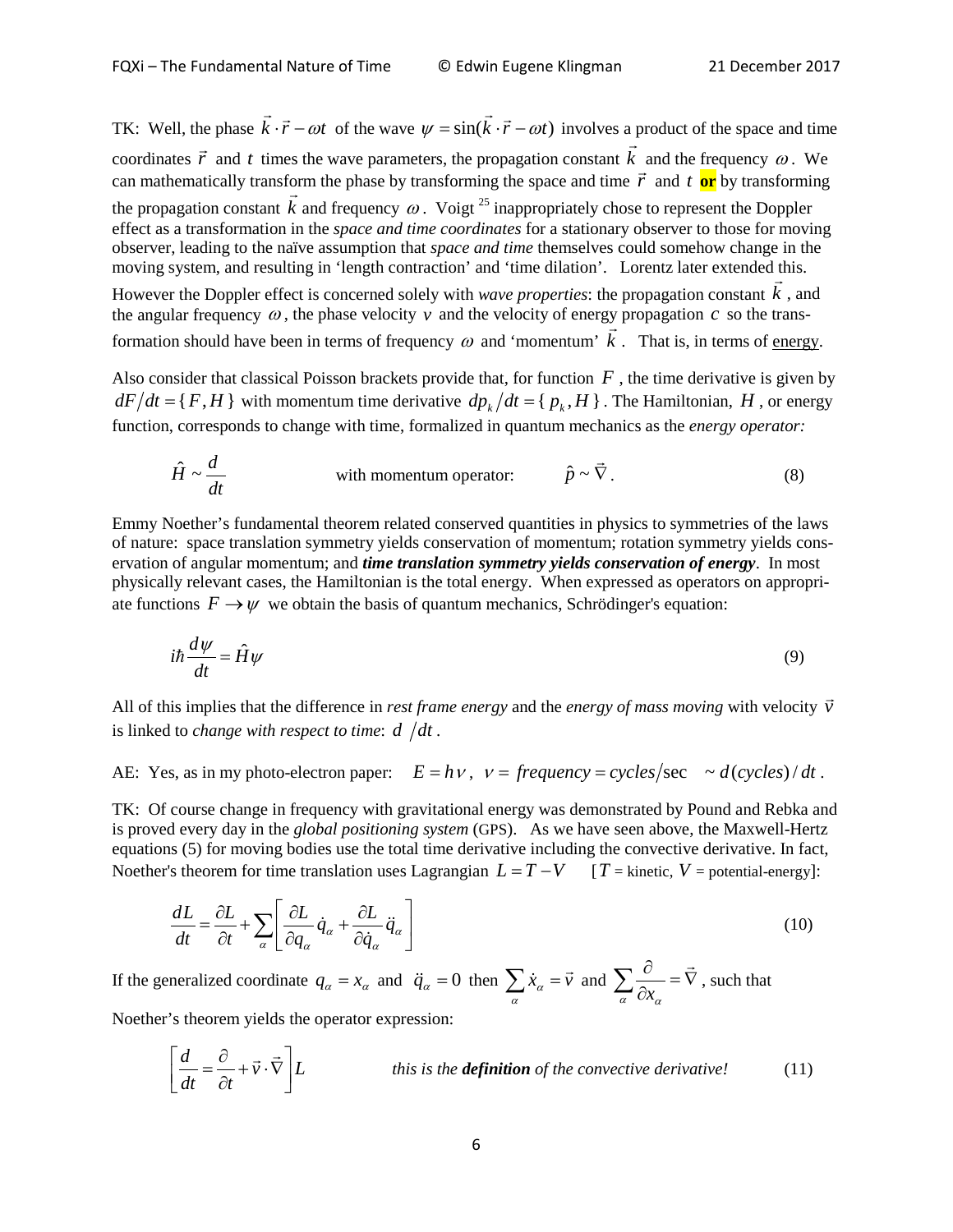Thus Noether's fundamental physics derived in 1918 was already 'built into' Hertz's electrodynamics of moving bodies in 1890. It is the key to Galilean invariance (where  $t' = t \equiv$  universal simultaneity).

We know that  $d/dt \sim \partial/\partial t$  are essentially energy operators, but what is  $\vec{v} \cdot \nabla$  $\overrightarrow{c}$  $\vec{v} \cdot \nabla$ ? In quantum mechanics  $\vec{\nabla}$  is proportional to the momentum operator  $\hat{p}$ , hence we would surmise:

$$
\vec{v} \cdot \vec{\nabla} \sim \vec{v} \cdot \vec{p} = \vec{v} \cdot m\vec{v} = m v^2 = energy.
$$
 (12)

That is, the convective *derivative represents an energy term associated with the ether velocity* that is tightly bound to *change with respect to time. It should show up in a Hamiltonian.*

HH: So it seems clear that local velocity-related energy-change in **one** inertial frame, *the real world*, should be thoroughly analyzed *before* one takes the radical step of proposing a new time dimension.

AE: Perhaps, but, my *gedanken experiments* lead to *length contraction* and *time dilation*, as proved by muons and atomic clocks. And I clearly formulate my space-time frameworks using *perfect clocks*.

TK: Ah ha! That may be the problem*. What is a perfect clock?* The first clocks derived from pendulums, and even in 1500 it was known that pendulum clocks at different geographical locations varied, since the and even in 1500 it was known that pendulum clocks at different geographical locations varied, since the period being counted is  $\sqrt{l/G}$  where *l* is the length and the local gravity  $\vec{G}$  varies due to the oblateness of the earth. Indeed, whether *wound spring*, *tuning fork*, or *local crystal oscillator*, all clock mechanisms are subject to local conditions. For example, a quartz-crystal-micro-balance measures adsorbed mass because *its frequency changes* when molecules are adsorbed. But its frequency also changes when the temperature of the piezoelectric crystal changes so we use temperature-controlled quartz-crystal-microbalances. Finally, all realistic clocks that are able to measure relativistic time changes are atomic clocks, based on characteristic emission lines such as rubidium<sup>87</sup> and cesium<sup>133</sup>. But even atom-atom scattering shifts the frequency of atomic clocks  $^{13}$ .

In other words, Einstein, *there are no perfect clocks* — all are subject to local energy conditions. You entirely ignore this reality; positing 'perfect clocks' and a method to synchronize perfect clocks, and then you **imagine** the clocks measuring *different time dimensions*. It would seem that a more sober approach would have been to ask how clocks are affected by local energy, such that a clock at rest in a universal time dimension might read differently than another clock moving in the *exact-same-one-and-only time dimension* with different energy  $\sim mv^2$ . This *clock difference* is of quite different nature than assuming that the non-local moving clock is measuring a *different time dimension!* By definition, if the clock is moving with velocity  $\vec{v}$  with respect to our rest frame, it possesses energy  $\sim mv^2$  with respect to clocks at rest in our frame and this may well affect the 'cycle counting' that we interpret as 'measuring time'.

HH: Yes, consider the photon energy  $h\nu$  that describes all atomic clocks used to "prove" time dilation:

$$
E = h v \sim \frac{d}{dt}(cycles)
$$
 where  $v = \frac{c}{\lambda}$  (rest) and  $v = \frac{c - v}{\lambda}$  (moving). (13)

AE: But what about the muon? It lives nine times longer than it would in its rest frame.

HH: It certainly does. But why? Is that a *space-time symmetry* effect? And, if so, does the same logic apply to the neutron, which lives for fifteen minutes as a free particle, but billions of years in the nucleus?

AE: My dear Sir, nucleons in the nucleus are in a vastly different energy environment or ground state.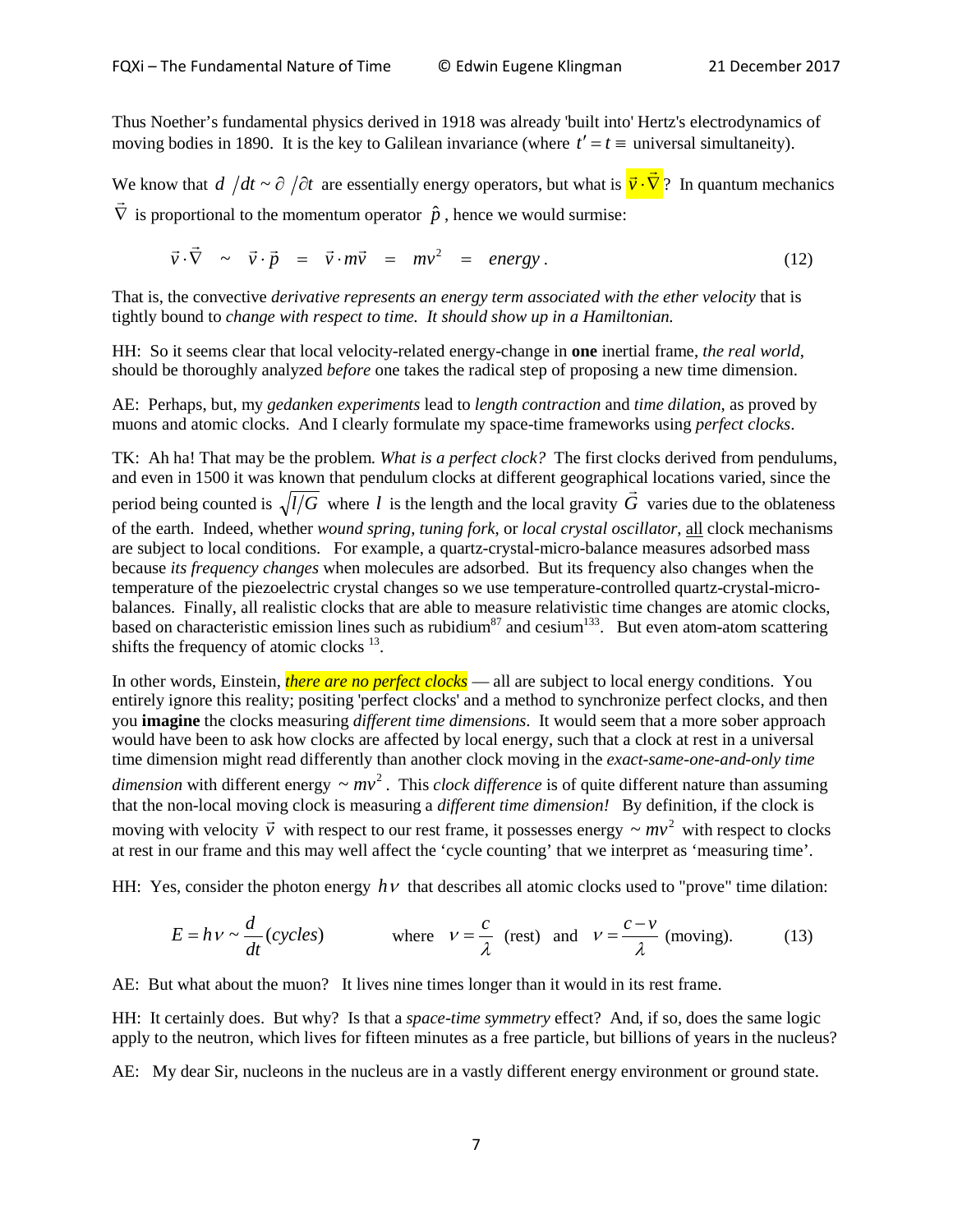HH: That is indeed true, and a muon traveling at 0.997 c also exists in a vastly different energy state. My dear Einstein, are you claiming that energy differences affect the neutron, but such do not affect muons?

AE: Hmmm… I may have to ponder that point.

TK: Pound-Rebka showed that even a 25 meter gravitational energy shift changes a photon's time period. Fundamental reality is based on *energy-time conjugation,*  $\Delta E \sim 1/\Delta t$ , not on *space-time symmetry*. If we approach with speed v, a light wave moving in local gravity with speed c, then we will see light with speed  $c + v$ , contradicting your basic principle. In fact *this very day as we meet*, two new tests of relativity are reported  $^{22, 23}$ . One tests an electromagnetic field holding a superconducting niobium sphere against the gravitational pull of the earth, and finds no compelling evidence for Lorentz violation, but the null results are compatible with '*gravity as ether'*. The other uses 48 years worth of *Lunar Ranging* data to conclude that "*no Lorentz violations were found*". Neither test is based on the existence of two time frames, so in both tests, the '*relativity survives scrutiny*' conclusion is meaningless!

The *energy-time interpretation of relativity* is based on a universal time frame in which moving objects have energies proportional to  $v^2$ . Energy-time conjugation means the resonant frequency of the mechanical system will change with energy, hence with velocity. Quantum theory: minimum change ∆*E*∆*t* ~

*'Clocks' are always implemented as 'cycle counters' so clocks actually measure energy, not time.* 

*Clocks responding to local energy-changing conditions read differently according to their velocities*. This does *not* imply another time dimension in any way. Lorentz transform describes *physics energy relations* in **one** time dimension, the real physical world; it has no significance outside the realm of kinetic energies and gravitomagnetic circulation. Nor does the GPS system exhibit space-time symmetry: a ground station is *always* the fastest clock; it is *not* symmetrical as claimed by Einstein. Minkowski formulation applies to *energy-momentum* with 3 space dimensions such that we can rotate  $x$ ,  $y$ , or  $z$  into two other dimensions; say project *x* onto the *y*-axis. But with only one time dimension we cannot rotate  $t'$  into  $t$ ; they are the *same* axis. We can adapt Maudlin's logic to '*attaching a time dimension to each inertial frame'*:

*"I can say "*if Nixon were a ham sandwich*…" and thereby produce a representation according to which Nixon was a ham sandwich, but it does not follow that in any sense it is possible for Nixon to have been a ham sandwich."*

Even Rindler, whose name is attached to aspects of special relativity, states about Einstein's postulate:

*"Light propagates the same in all inertial frames… It is not for us to ask how!"*

If it made sense, we could ask how, so Rindler admits that it doesn't make sense. It is simply a 'fudge' to explain the MM-null results; it has no physical reality. That is why space-time symmetry leads to paradox and nonsense and has never been experimentally proved. *Time dilation*, which is experimentally confirmed [muon, GPS, atomic clocks, Pound-Rebka] is subject to an asymmetric *energy-time interpretation* compatible with universal time, i.e., universal simultaneity, which leads to neither paradox nor nonsense; nor to the non-intuitive multiple worlds that Einstein invented to plug the 'ether' hole in electrodynamics. When Hertz derived his theory, atoms were only *assumed* to exist, so Maxwell-Hertz equations are formulated in the continuum, which represents classical gravity. Atomic clocks were half a century away, so **perfect** clocks seemed reasonable at the time. But this doesn't justify Einstein's creation of **new** *time dimensions* to attach to moving objects, the source of all the non-intuitive nonsense of special relativity. But if  $\vec{v} \neq 0$ 

$$
E = \gamma mc^2 = mc^2 \left[ 1 - \frac{v^2}{c^2} \right]^{-1/2} = mc^2 + \frac{1}{2}mv^2 \cdots \qquad \text{ = particle energy + energy of motion (14)}
$$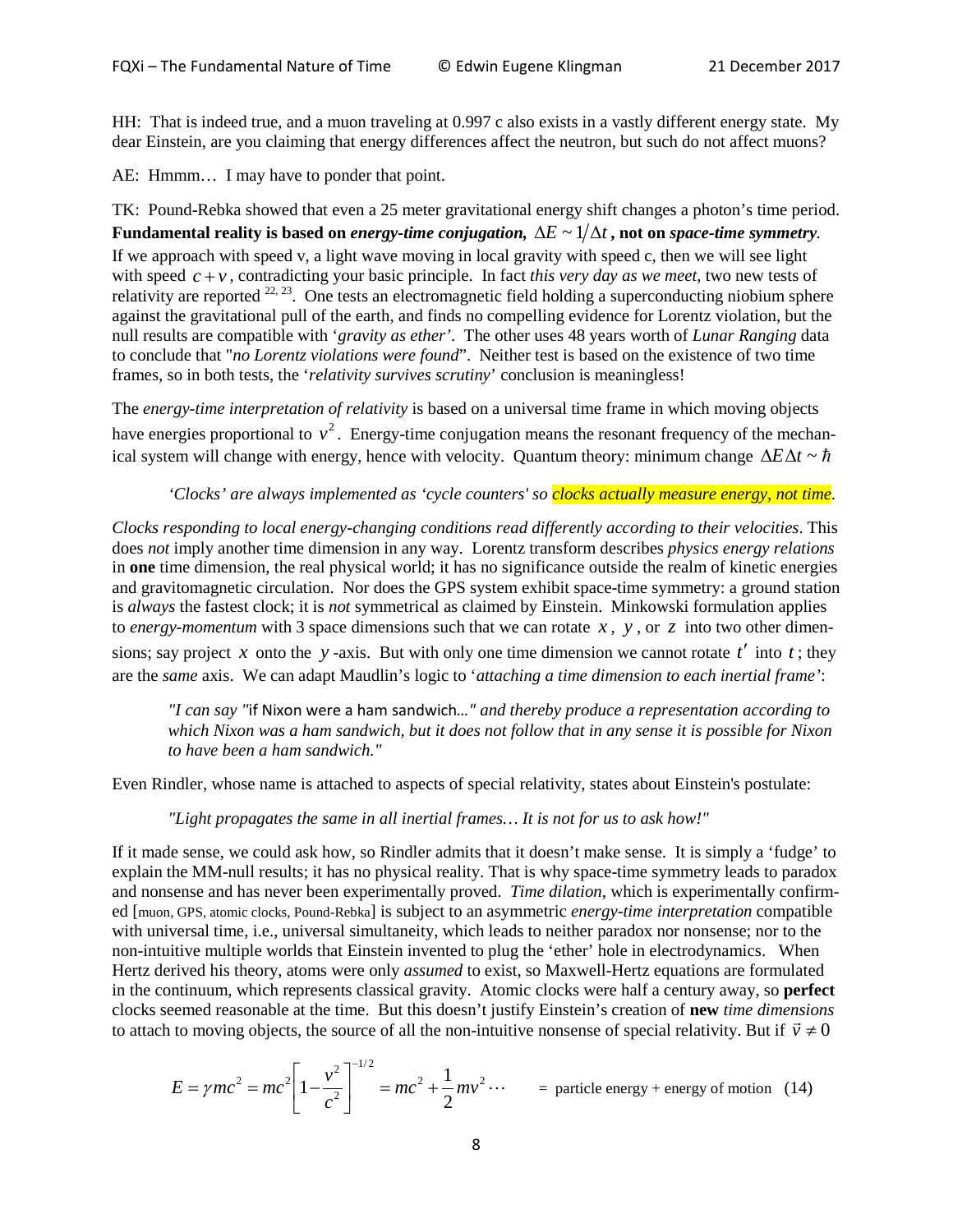The Lorentz transformation is very appropriate for 4D physics:  $\{E, \vec{p}\}, \{\rho, \vec{j}\}$  $\rho$ ,  $\vec{j}$ }, { $\phi$ ,  $\vec{A}$ } but sophisticated use of gauge physics in 4D does *not* require the belief in [or even the concept of] *multiple time dimensions* and corresponding *relativity of simultaneity*. I.e., "a*ttaching time to an object*" is artificial, not realistic.

*Clocks measure energy*, only indirectly related to *fundamental time*, that is, *universal simultaneity*. 20

*"The belief that space-time actually described reality has led to numerous misconceptions about the nature of space and time. These are distinct phenomena, and are not fused into some 4D-entity."*

Special relativity texts 7,8,16,17,18,19 use your **two** inertial frames to *derive* the Lorentz transformation from one frame to another, *yet the transformation can be derived in one real world* 12, with universal time, in terms of two energy states: the ground state  $(v = 0)$  and the energy of the moving object  $({\sim mv}^2)$ . This *one-inertial-frame derivation* is compatible with relativistic particle physics while rejecting non-intuitive space-time symmetry. In other words, it implies *only one time dimension!* This is very significant.

And Einstein, your 1905 rejection of ether was short-lived; in 1916 you wrote<sup>15</sup> to Lorentz: *"This new ether theory*  $\ldots$  'g<sub>*uv*</sub> = *ether*'  $\ldots$  *would be a function of position determined by material processes".* Your use of differential manifolds to model space and time apparently never caused you to re-think your '*relativity of simultaneity',* confusing at least three generations of physicists about *the fundamental nature of time*.

AE: Yes, if light propagates through local gravity as ether, then domains of *relative rest* do exist and the space-time symmetry based on *no preferred frame* is broken. Also Prof Hertz's energy-based analysis of *stresses* moving in an energetic background *does* yield Galilean space-time transformation with Lorentz obtained in only one time dimension when energy  $\sim mv^2$  is compared to the ground-state energy  $\vec{v} = 0$ .

TK: Professor Einstein, what I find so strange is that in 1913 you said in a letter <sup>15</sup> to Mach:

*"The... masses generate a field*  $g_{\mu\nu}$  *(gravitational field) which controls the development of every process, including* the **propagation of light rays** *and* the **behavior of** *measuring rods and* **clocks***."*

Yet in spite of your redefinition of ether as gravity potential or  $g_{\mu\nu}$ , which propagates light, you felt no need to modify special relativity — neither 'no preferred frame' nor 'relativity of simultaneity'. We could discuss this further, but it is now closing time at the Tavern — we have not time to describe a proposed experiment to demonstrate that one can measure the absolute [local] velocity from *within* the moving inertial frame, which is forbidden by special relativity. That would seem to be determinative.

AE: Yes, that would be a convincing experiment, certainly worth pursuing.

TK: Your space-time symmetry leads to non-intuitive physics and paradoxes and its predictions have never been experimentally proved while Noether's *fundamental theorem of conservation of energy as time translation symmetry* yields the convective derivative operator that is built into Hertz's *electrodynamics in moving bodies* [including ether]; that is Galilean invariant, and that formally breaks space-time symmetry and thus restores classical understanding of

*the fundamental nature of time as universal simultaneity*.

As the ghosts leave the Tavern, the keeper calls*, "Perhaps next time we can discuss implications of this fundamental nature of time."*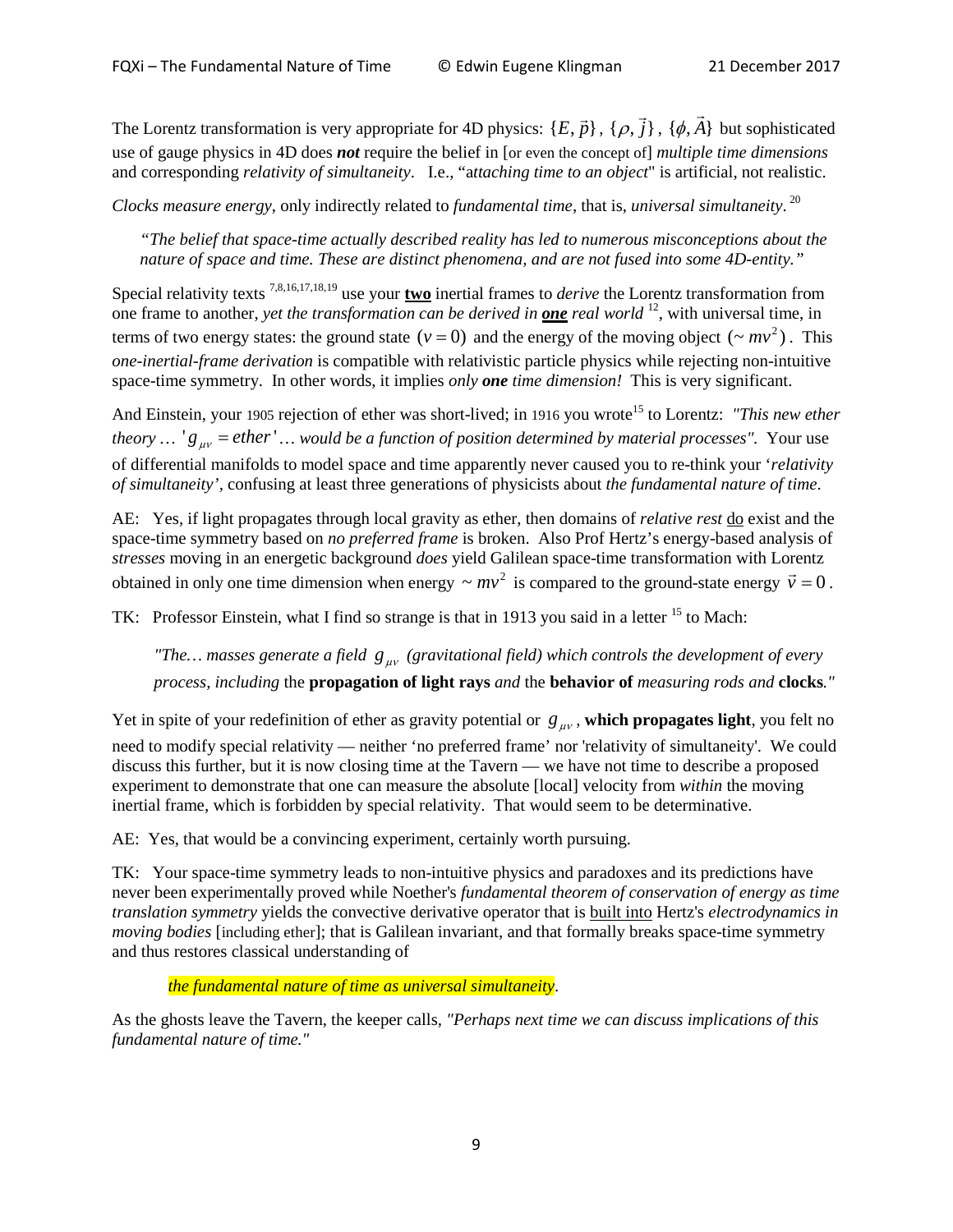## — **Endnotes —**

Physicist's discussions of special relativity theory (SRT) and Lorentz transforms often go like this: The problem is analyzed from the perspective of one observer at rest and another observer who considers himself to be at rest in a frame that is in motion relative to the first. *Each* frame obeys Einstein's postulates and one thus **always** obtains SRT results; *the math is consistent*, but is based on multiple time dimensions. If the problem is analyzed in only one inertial frame, we obtain different results. In realistic situations,  $v \ll c$ , the difference cannot be measured, so one *is arguing on faith.* The relativistic particle physics transform is interpreted as  $f(energy) \sim (1 - mv^2/mc^2)^{-1/2}$ and energy-based results actually do agree with SRT, but do not require two time dimensions. Most particle physics occurs at a collision point, where the times are unquestionably the *same time* so *if one assumes* SRT, *one gets SRT results*, but these cannot be proved experimentally. Thus relativistic particle physics energies *do* agree with SRT, but do *not* require two time dimensions. *Clocks* measure energy by counting cycles; they do not measure separate time dimensions. There is only *one* universal time dimension.

**Hertz's 1890 equations**  $\vec{v} = (\alpha, \beta, \gamma)$   $\vec{E} = (X, Y, Z)$   $\vec{B} = (L, M, N)$ 



I have converted Hertz's equations into vector notation shown as eqns (5) in the essay. His total time derivative replaces Maxwell's partial time derivatives 9,20 *Hertz's electromagnetic field equations are Galilean invariant.*

#### **Treatments of derivatives in electromagnetic textbooks**

TE Phipps <sup>9</sup> discusses Hertz's version of Maxwell's equations, in which the *total time derivative replaces the partial* 

time derivative, in terms of classic E&M treatments, including the following textbooks: **Panofsky** and **Philips**: <sup>27</sup>  
\n
$$
\oint \vec{E} \cdot d\vec{l} = -\frac{d}{dt} \iint \vec{B} \cdot d\vec{S} = -\iint \frac{\partial \vec{B}}{\partial t} \cdot d\vec{S}.
$$
\nThe change from  $\frac{\partial}{\partial t}$  to  $\frac{d}{dt} \to \frac{\partial}{\partial t} + \vec{v}_d \cdot \vec{\nabla}$  is implied by Faraday's

experiments in which *Faraday actually changed the shape of circuits*, altering the *dl* in flux-penetrated space. And **John David Jackson** <sup>28</sup> notes: *"Faraday's law can be put in differential form by use of Stokes theorem, provided the circuit is held fixed in the chosen reference frame…",* but *this contrasts with what Faraday actually did*. **Lorraine and Corson** <sup>29</sup> allow non-inertial motions but require the circuit at all times to move as a rigid whole, *again conflictting with Faraday*. **Wangness** <sup>30</sup> claims to allow shape changes of the Faraday circuit, but Phipps criticizes this. **Ohanian** <sup>31</sup> inverts Panofsky and Phillips by taking the integrated form of Maxwell's equation as the starting point; <sup>∂</sup>*<sup>B</sup>* <sup>∂</sup>*<sup>t</sup>* appears under the integral sign, *then he extracts the partial time derivative as a total time derivative*. **Smythe** <sup>32</sup> is also criticized, and **Purcell** <sup>33</sup> describes Faraday's observations by  $\vec{\nabla} \times \vec{E} = -(1/c) d\vec{B}/dt$  but then he says *"Recognizing that*  $\vec{B}$  *may depend on position as well as time we shall write*  $\frac{\partial \vec{B}}{\partial t}$  *in place of*  $\frac{d\vec{B}}{dt}$ . *We have then these two entirely equivalent statements of the law of induction."* [ but this is true only if  $v = 0$  .]

**All of the texts recognize that Maxwell's** ∂ ∂*t* **is a departure from Faraday's fundamental** *d dt* **.**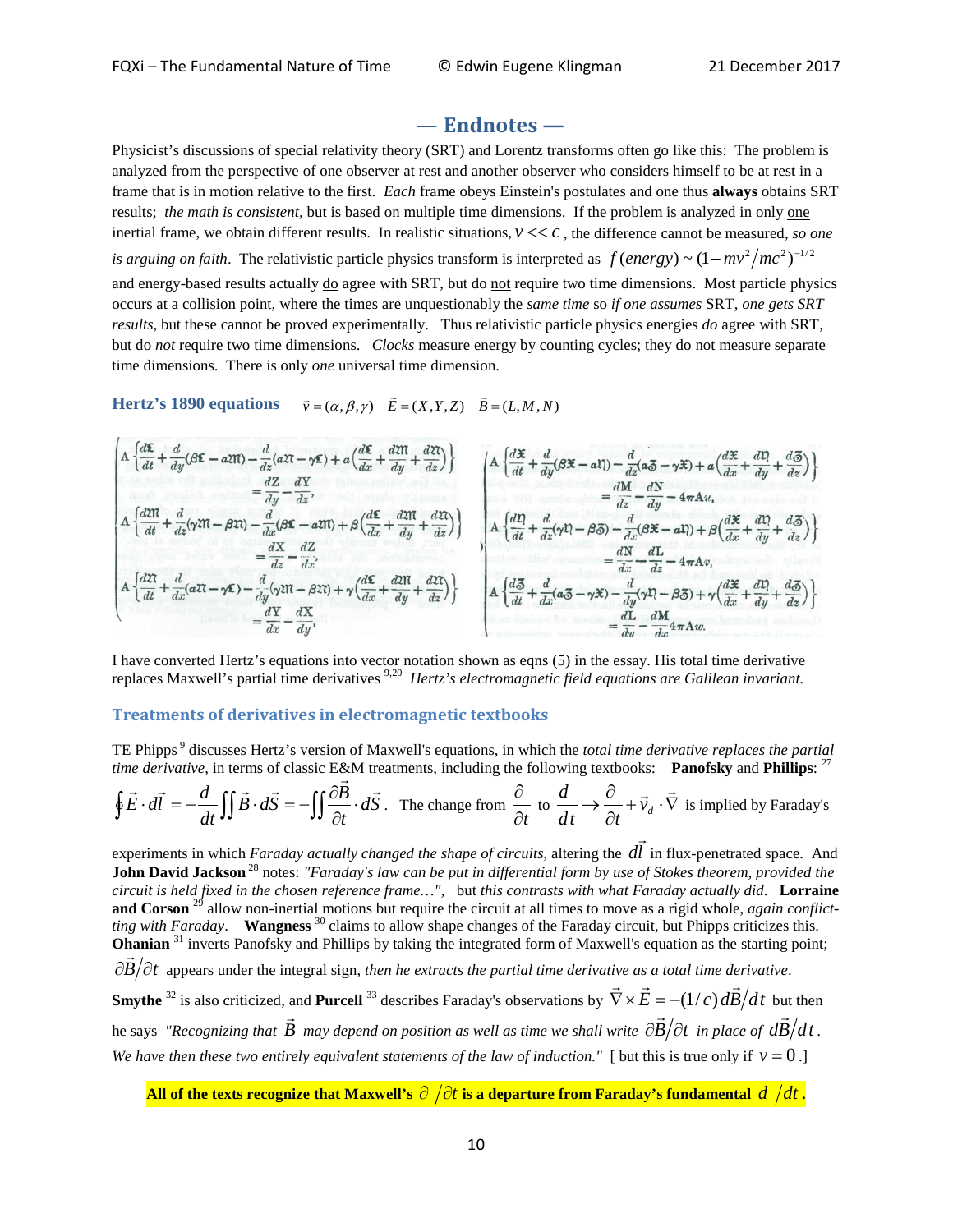#### **Einstein: the Ether** *is* **absolutely necessary**

Einstein <sup>11</sup> assumes that *the gravitational field pervades all space*, saying *"There exists no space 'empty of field'."*  In 1922 he said: "[In] the general theory of relativity, **space without ether is unthinkable**; [as] **there would be no propagation of light...**" and <sup>15</sup> "We will not be able to do without the ether in theoretical physics; a continuum *which is equipped with physical properties*." *Ether, physical space, and field* became synonymous. So Einstein "*imagines a space filling medium; the electromagnetic fields ... are its states*." This **is** Hertz's electrodynamics.

#### **Rindler: "Einstein's axioms logically eliminate the ether concept in physics."**

One might hope, when Einstein decided that  $'g_{\mu\nu} = \text{ether}'$  and identified the ether with the field filling space, that he would re-visit his axioms, particularly "*the speed of light is constant in all frames*", and re-think the act of creating multiple time dimensions. Such was not the case, and his two incompatible theories are still taught and believed.

#### **Volovik: Condensed Matter Ether analogy**

For Einstein, even empty space has physical qualities, characterized mathematically by the ( $g_{\mu\nu}$ ) gravitational

potential. Others view the ether as *quantum fields*; in *The Universe in a Helium Droplet* <sup>21</sup> the 'quantum vacuum' is the ether; the approach is based on condensed matter physics. These fields, including gravity, represent collective motion of this vacuum, considered a perfect fluid. The speed of light c is not a fundamental constant, but a material parameter. The fields are *local disturbances* in Hertz's sense. In this *superfluid* one can find the preferred reference frame, where  $v = 0$ , which determines the invariant characteristic of the liquid. The total system, fluid plus quasiparticles is *Galilean invariant*. A normal liquid is described by two variables: mass density  $\rho$  and the velocity  $\vec{v}$ .

The velocity  $\vec{v}$  is not curl free;  $\vec{\nabla} \times \vec{v} \neq 0$ . "*The only completely local theory of hydrodynamics is presented by the Hamiltonian formalism", using Poisson brackets*  $\partial_t \rho = \{H, \rho\}$ ,  $\partial_t \vec{v} = \{H, \vec{v}\}\$ . Hydrodynamics variables do not form pairs of canonically conjugate variables, so there is no well-defined Lagrangian. The Hamiltonian is the energy of the liquid expressed in terms of hydrodynamic variables:

$$
H = \int d^3x \left( (\rho v^2 / 2) + \varepsilon(\rho) \right)
$$

Thus the Hamiltonian equation yields *continuity* and *Euler* equations:

$$
\frac{\partial \rho}{\partial t} + \vec{\nabla} \cdot (\rho \vec{v}) = 0, \qquad \left( \frac{\partial}{\partial t} + \vec{v} \cdot \vec{\nabla} \right) \vec{v} + \vec{\nabla} \frac{\partial \varepsilon}{\partial \rho} = 0.
$$

So whether *gravitational potential,*  $g_{uv}$ *,* or *quantum vacuum*, modern physics

sees an ether. *The difference is that 'quantum vacuum energy' is off by*  $10^{123}$ . Note also that the Schrödinger and the corresponding Liouvuille-von Neumann equation are covariant under the action of the Galilean group. <sup>26</sup>

#### **The Non-linear Self-interaction of the Gravitational Field**



The gravitational field is non-linearly self-interactive — Heaviside drew this iterative self-interacting behavior on a napkin. The steepness of circulation growth exceeds exponential  $4$  and must be limited by available energy causing the growth of the gravitomagnetic circulation. This self-limiting behavior is unique and has not been factored into physics as of this writing. However, beginning with Einstein and continuing today, local gravity as the medium of light propagation, i.e., *ether*, is increasingly recognized as significant, in that it voids claims of *constant speed C* in *all frames*. And this voids Einstein's creation of multiple time dimensions leading to the '*relativity of simultaneity*'. The effect of this belated recognition of 'ether' is the restoration of physical intuition and

*understanding of the fundamental nature of time as universal simultaneity.*